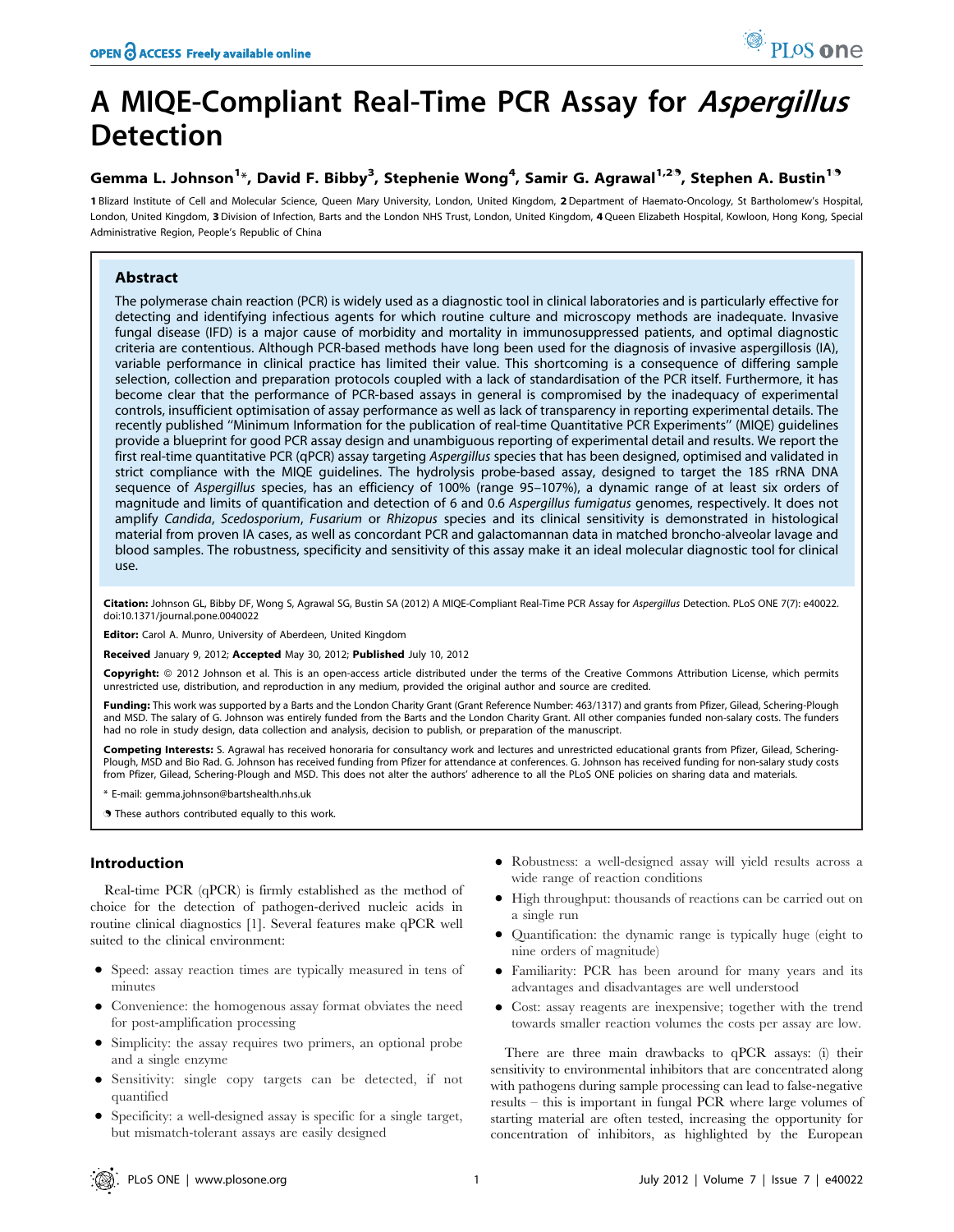Aspergillus PCR Initiative (EAPCRI) recommendations to extract from at least 3 ml of whole blood and elute DNA into less than 100 ml [2], (ii) assays determine only total pathogen number and do not provide information about whether a pathogen has the ability to establish an infection or not and (iii) variable assay conditions and ill-defined assay designs can generate significant inter-laboratory variation, leading to unreliable and often contradictory results obtained from the same samples.

PCR has been extensively used as an aid in the diagnosis of IA [3], one of the leading causes of mortality in patients with haematological malignancies receiving intensive chemotherapy and haematopoietic stem cell transplantation [4,5]. Aspergillus fumigatus accounts for approximately 90% of all cases of lifethreatening IA [6]. However, there has been an increase in the frequency of other Aspergillus species associated with IA, with reported frequencies of A. flavus, A. terreus, A.nidulans and A.niger of 14–33%, 3–28%, 1–2.5% and 5–8%, respectively [7–9]. Therefore, a reliable diagnostic assay for IA should detect all Aspergillus species whilst not amplifying other, clinically significant non-Aspergillus targets, such as Candida spp.

A lack of technical standardisation and poor understanding of the kinetics of in vivo fungal DNA release has resulted in the development of numerous assays amplifying diverse target regions and reporting a wide range of PCR sensitivities and specificities [2]. A recent systematic review of Aspergillus PCR methods using whole blood samples [10] highlighted the variation in methods across 16 studies that included three extraction and four disruption methods, three different starting volumes, three different specimen types, three different target genes and four different PCR methods. Only four qPCR assays were included in this review and there was sufficient information to determine PCR efficiency for only two – both suboptimal at 91.6% and 86%. This, together with the inadequate reliability of amplification from blood and serum has led to attempts to reach a consensus on PCR diagnosis. This was pioneered by EAPCRI, which aims to standardise Aspergillus PCR [2]. The authors circulated quality control panels to 24 centres for evaluation of their existing methods. A simple inspection of the data reveals the widely differing sensitivities of the different assays, with detection thresholds ranging over three orders of magnitude  $(0.27 \text{ to } 270 \text{ copies/}\mu\text{l})$ . There was also variation between laboratories carrying out the same assay, with results differing by up to 10-fold. To address all these issues, we have applied the MIQE guidelines for qPCR assay design and reporting [11–13], which have been a defining event in the maturing of qPCR technology, and report the design of a state-of-the-art qPCR assay for diagnosis of IA. Clinical evaluation of the assay was performed using histological samples from proven IA cases and bronchoalveolar lavage (BAL) fluid and blood from adults at high risk of IFD following intensive chemotherapy or allogeneic stem cell transplantation.

# Results

#### Assay Characterisation

Primers and amplicon. The primer annealing sites are free of significant secondary structure and primers amplify a 76 base pair (bp) amplicon with no similarity to the human genome. There is no significant similarity with other clinically relevant fungal pathogens except for Penicillium species.

Annealing temperature. Temperature gradient analysis of the primers in a reaction with  $A$ . fumigatus DNA template established a wide optimum primer annealing temperature range of  $55-61.4$ °C (Table 1). The annealing temperature was set at  $59^{\circ}$ C for subsequent reactions.

#### Table 1. Temperature gradient analysis.

| Annealing temperature (°C) | $C_{q}$ values (cycles) |
|----------------------------|-------------------------|
| 65                         | 29.5                    |
| 64.5                       | 27.2                    |
| 63.3                       | 25.1                    |
| 61.4                       | 24.2                    |
| 59                         | 24.1                    |
| 57                         | 24.2                    |
| 55.7                       | 24.5                    |
| 55                         | 24.2                    |

Temperature gradient analysis of the primers with A. fumigatus DNA template. Analysis performed using SYBR Green.

doi:10.1371/journal.pone.0040022.t001

Analytical Specificity. A. fumigatus DNA was extracted from a clinical isolate, which was authenticated by MALDI-TOF analysis. All other DNA samples were prepared from typed cultures. The assay detects A. flavus. A. niger, A. terreus and A. nidulans DNA; it does not detect C. albicans, C. dubliniensis, S. prolificans, F. solani and R. oryzae DNA. No amplification was seen with human DNA or in any non template control (NTC) well. Assay specificity was validated by melt curve analysis of A. fumigatus genomic DNA (Figure 1), indicating a melting temperature of  $77^{\circ}$ C for the target amplicon. PCR products were analysed using the Lab901 ScreenTape, confirming the correct amplicon size of 76 bp. PCR products were also sequenced, confirming amplification of target sequence.

## Clinical Evaluation

The qPCR assay was evaluated using histological material from three patients with haematological malignancies, who had received intensive chemotherapy, loaded in duplicate wells (Table 2). A post-mortem lung biopsy (sample A) and an antemortem brain biopsy (sample B), from two patients with proven IA, amplified with mean Cqs of 24.6 and 31.5, respectively. Referring to the standard curve, this equates to 35 and two A. fumigatus genome equivalents/ng DNA extract, respectively. A control post-mortem lung biopsy with no evidence of fungal infection (sample C), did not amplify.

The qPCR assay was further evaluated using BAL fluid, loaded in duplicate wells, from 11 adults at high risk of IFD following intensive chemotherapy or allogeneic bone marrow transplant (Table 3). BAL fluid samples from episodes 1–7 and 10 were PCR negative and galactomannan (GM) negative (GM Index  $\leq$  1.0). A total of 50 sera and corresponding EDTA whole blood samples were collected during these episodes. All sera were GM negative. All corresponding whole blood extracts were PCR negative.

BAL fluid samples from episodes 8–9 and 11 were PCR positive and GM positive  $(GM \cdot \text{Index} > 1.0)$ . Episode 8 had no corresponding sera or EDTA whole blood available for analysis. For episode 9, three EDTA whole blood samples and corresponding serum samples were collected 25 (A), 19 (B) and 8 (C) days prior to BAL fluid sampling and tested PCR negative/GM negative, PCR negative/GM negative and PCR positive/GM positive, respectively.

For episode 11, one EDTA whole blood and corresponding serum sample were collected 19 days prior to BAL fluid sampling and tested PCR positive/GM negative, respectively.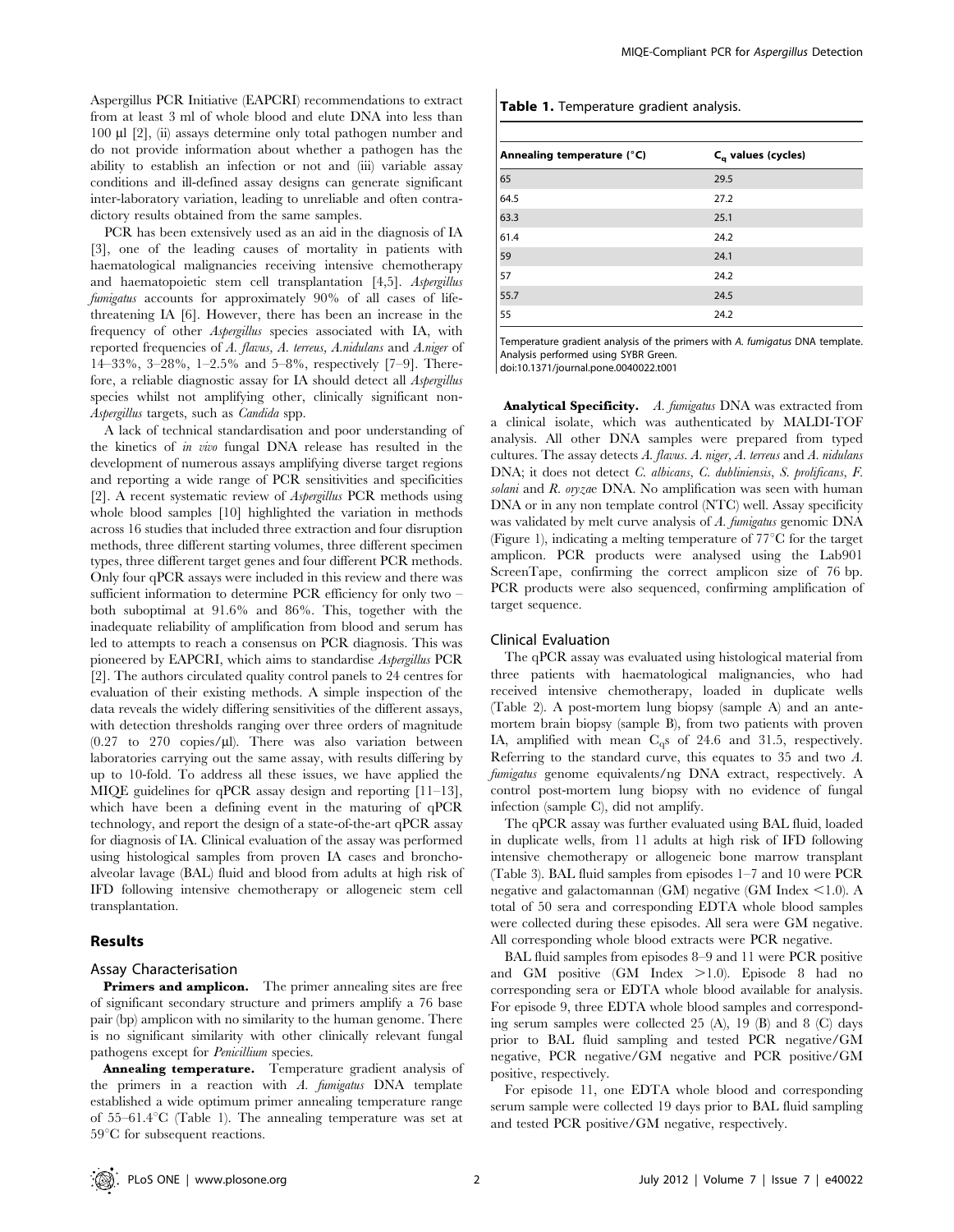

Figure 1. Dissociation (melt) curve analysis of amplification products using A. fumigatus genomic DNA dilutions of 2 ng (6×10<sup>4</sup>) genomes), 200 pg (6×10<sup>3</sup> genomes) and 20 pg (6×10<sup>2</sup> genomes). Melting temperature of 77<sup>°</sup>C. doi:10.1371/journal.pone.0040022.g001

# PCR Efficiency/Analytical Sensitivity

PCR efficiencies were calculated from the slopes of eight standard curves, that were run in duplicate or triplicate on separate plates, incorporating 91 data points (Figure 2). The efficiency range was 95–107%. Dilutions spanned six orders of magnitude from 2 ng  $(6\times10^4$  genomes) to 20 fg (0.6 genomes). 0.6 genomes give rise to an appropriate amplification product in every assay.

#### Reproducibility

Reproducibility was excellent across all six orders of magnitude, with an inter-run standard deviation of between 0.37 (for  $6\times10^4$ genomes load) and 0.97 (for 0.6 genome load). Limits of quantification and detection were calculated as 6 and 0.6 A. fumigatus genomes, respectively.

## Inhibition

Each of the DNA extracts from clinical material was included in a SPUD assay and results indicated that no inhibition was present in these samples.

# **Discussion**

qPCR has become the most widely used molecular technology for diagnostic applications designed to detect and quantify pathogens [1]. Aspergillus-specific qPCR assays have been proposed as alternatives to conventional diagnostic procedures for IA, where early diagnosis and treatment are critical [2,14–16]. However, the European Organization for Research and Treatment of Cancer/ Mycosis (EORTC) and Mycoses Study Group of National Institute of Allergy and Infectious Diseases (NIAID) do not endorse the routine use of PCR in the diagnosis of IA [17]. There are several reasons for this: (i) disparate chemistries that include the use of SYBR Green [18], although it lacks the required specificity for use in clinical diagnostic assays [19], hydrolysis probes [20–22], hybridisation probes [23] and molecular beacons [24,25]; (ii) variability of targets (28S, 18S and ITS2) [2,20,26]; (iii) sample-specific instrument-dependent variability {[10,27], including contamination-prone nested PCR methods aimed at enhancing analytical sensitivity [23,28].

Aspergillus qPCR assay design has also been hampered by the use of primers designed for conventional PCR assays [23,26,29]. This can lead to suboptimal qPCR as the amplicons are relatively large and no structural analyses of primers or primer binding sites have been carried out. These parameters have a strong influence on PCR efficiency and determine analytical sensitivity and reliability of quantification [30]. Hence it is not surprising to note that one report quotes a PCR efficiency of 77% [23], despite amplifying a short region of DNA (91 bp). Our structure analysis [31] of the amplicon revealed a large stem structure at its 3?-end. In a setting that requires low copy number detection, it is vital to have contamination assessment at the DNA extraction stage. Negative

Table 2. PCR results for wax-embedded tissue samples.

| Tissue sample | <b>Diagnosis</b>    | Mean C <sub>a</sub> | DNA load of extract $(ng/\mu l)$ | A. fumigatus genome equivalents/ng<br><b>DNA</b> extract |
|---------------|---------------------|---------------------|----------------------------------|----------------------------------------------------------|
| I A           | Proven IA           | 24.6                | 83                               | 35.5                                                     |
| Iв            | Proven IA           | 31.5                | 13                               | 1.8                                                      |
| lc            | No fungal infection | Negative            | 172                              | $\Omega$                                                 |

PCR results when testing DNA extracts from histological samples A (post-mortem lung biopsy), B (ante-mortem brain biopsy) and C (post-mortem lung biopsy). Genome equivalent of PCR result calculated from A. fumigatus standard curve plot.

doi:10.1371/journal.pone.0040022.t002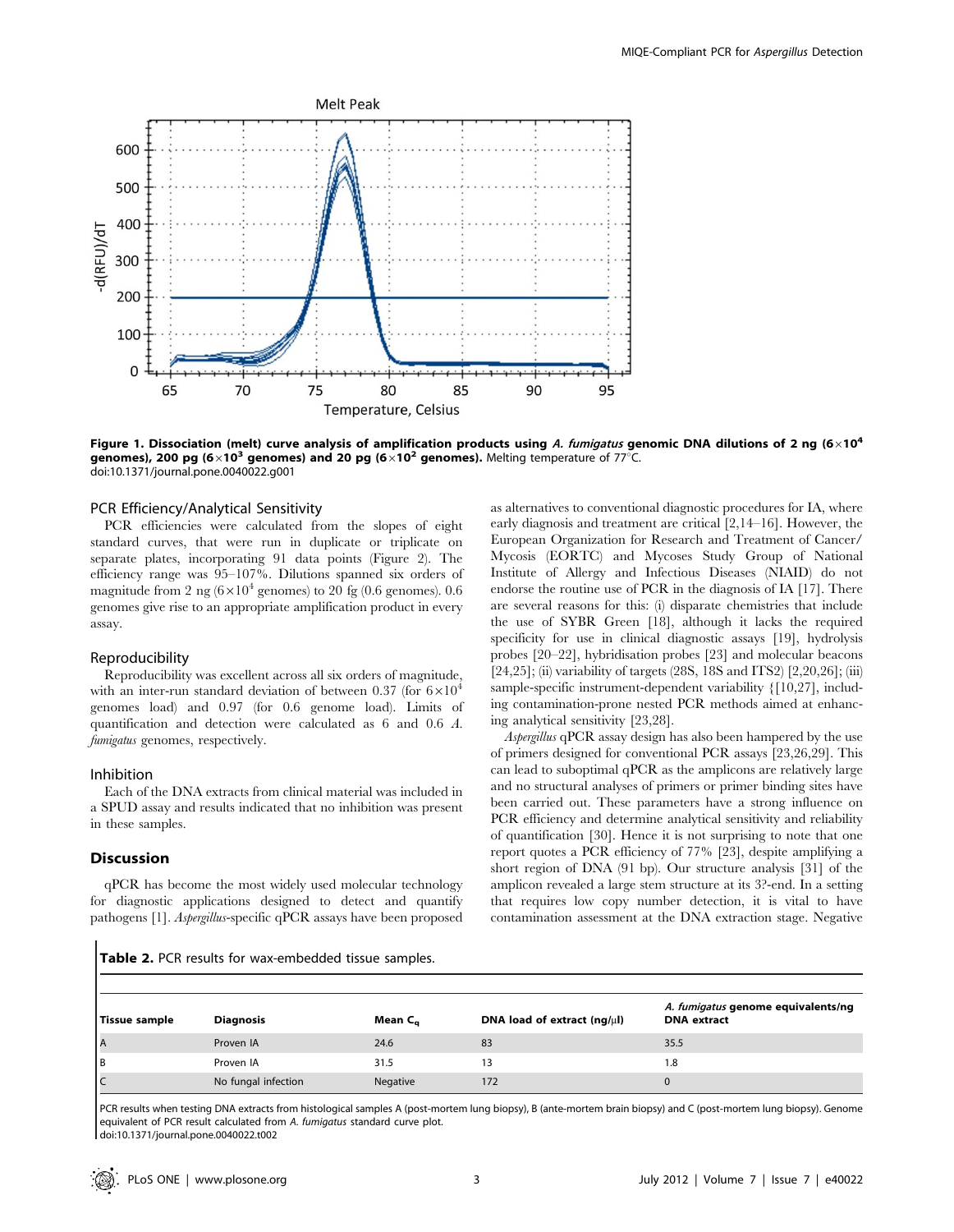Table 3. Clinical evaluation of BAL and blood in 11 adults at high risk of IFD following intensive chemotherapy or allogeneic stem cell transplantation.

|                         | <b>EORTC/MSG score</b> |                  | <b>BAL fluid</b>                     |      |                                                      | <b>Blood/serum</b>                                  |  |
|-------------------------|------------------------|------------------|--------------------------------------|------|------------------------------------------------------|-----------------------------------------------------|--|
| <b>Episode</b>          | 2002                   | 2008             | PCR result (mean $C_{q}$ ) GM result |      | PCR result (mean $C_{\alpha}$ )                      | <b>GM</b> result <sup>i</sup>                       |  |
|                         | Possible               | Non classifiable | Negative                             | 0.4  | Negative                                             | < 0.5                                               |  |
| $\overline{\mathbf{c}}$ | Possible               | Possible         | Negative                             | 0.1  | Negative                                             | < 0.5                                               |  |
| 3                       | Possible               | Non classifiable | Negative                             | 0.2  | Negative                                             | $0.5$                                               |  |
| $\overline{4}$          | Possible               | Possible         | Negative                             | 0.4  | Negative                                             | < 0.5                                               |  |
| 5                       | Possible               | Non classifiable | Negative                             | 0.2  | Negative                                             | $0.5$                                               |  |
| 6                       | Possible               | Possible         | Negative                             | 0.3  | Negative                                             | < 0.5                                               |  |
| 7                       | Possible               | Possible         | Negative                             | 0.4  | Negative                                             | < 0.5                                               |  |
| 8                       | Probable               | Non classifiable | 34.8                                 | 4.1  | <b>NA</b>                                            | <b>NA</b>                                           |  |
| 9                       | Possible               | Non classifiable | 27.8                                 | 6.4  | A. Negative <sup>iii</sup> ,<br>B. Negative, C. 37.6 | A. Negative <sup>iii</sup> ,<br>B. Negative, C. 2.2 |  |
| 10                      | Possible               | Non classifiable | Negative                             | 0.3  | Negative                                             | < 0.5                                               |  |
| 11                      | Possible               | Non classifiable | Positive <sup>ii</sup>               | 1.41 | 36.8                                                 | 0.15                                                |  |

NA = no sample available for testing.

i.  $<$  0.5 indicates that all samples from serial testing were negative.

ii. C<sub>q</sub> not stated, as >1 µl was loaded, hence C<sub>q</sub> is not comparable.

iii. A, B, C represent serial samples (see corresponding text).

doi:10.1371/journal.pone.0040022.t003



Figure 2. Eight standard curve plots, generated using A. fumigatus genomic DNA. doi:10.1371/journal.pone.0040022.g002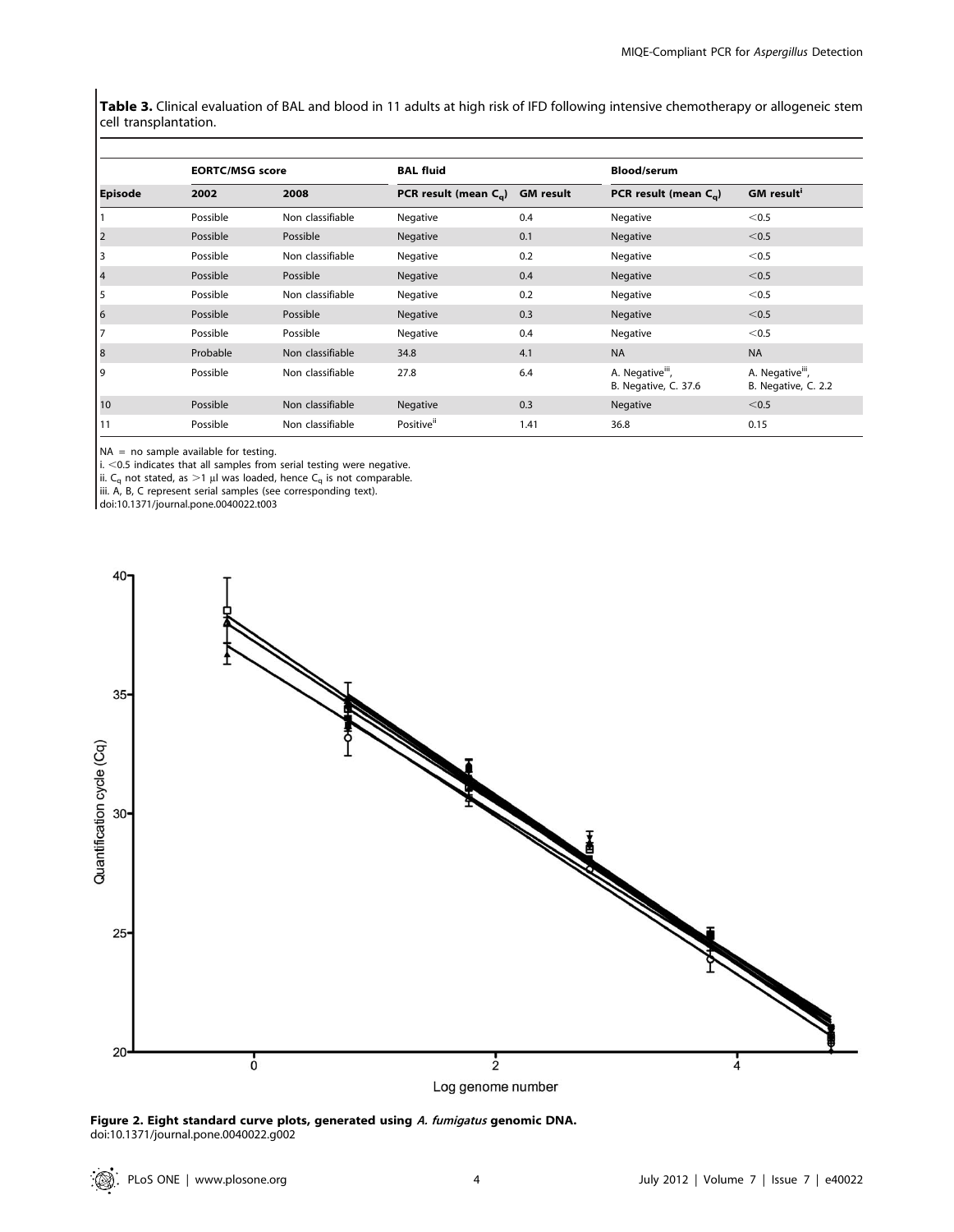extraction controls (no DNA template present) are extracted alongside clinical samples, to detect any cross contamination or environmental contamination. A significant number of studies fail to use or report the use of negative extraction controls to monitor contamination during the extraction stage and, even if they do, they are usually water-only, as opposed to controls that have similar properties to the clinical sample but without target nucleic acid [32]. Ideally, biological (sample) replicates should also be included, especially when the qPCR results suggest very low levels of fungal DNA. Even though it is well known that PCR inhibitors can reduce product yield and even result in complete failure of the PCR, only just over half of the studies evaluated by Khot et al [32] reported the use of some form of an inhibition control, also referred to as an amplification control.

With any assay targeting Aspergillus, the risk of procedural contamination is high, and false-positive results may arise due to the ubiquitous nature of fungi in the environment, as well as product carryover from positive samples or from cross-contamination by PCR products from earlier experiments [32]. Therefore, we instituted rigorous procedures for the monitoring of contamination during sample handling, DNA extraction and PCR set up. Reagents were tested for contamination on a regular basis and a separate biosafety cabinet was used for the reaction setup. We included multiple negative controls, i.e. samples that are as similar to the test samples as possible but exclude the target. We also used the SPUD assay [33], as inhibition assessment is mandatory for all clinical diagnostic qPCR assays. The inclusion of such rigorous experimental controls has enabled us to avoid procedural false positivity and false negativity.

We set out to develop an assay that is not just rapid, sensitive, specific and comparable in cost to culture-based diagnostic techniques but that rigorously complies with the MIQE guidelines, both in design and in its reporting. Our assay satisfies all of these criteria essential for a clinically useful molecular assay:

- 1. Speed: Following extraction of DNA, results from the qPCR assay are available within 60 min. The development of fast PCR reagents, together with the use of smaller reaction volumes and novel thermocyclers has the potential to reduce this to below 5 minutes.
- 2. Sensitivity: analytical sensitivity is a critical parameter of any diagnostic qPCR assay since the fungal load in the blood of patients with IA is believed to be very low  $(30-100 \text{ fg/}\mu\text{J})$  or less) [21,23,34,35]. Analytical sensitivity refers to the smallest number of nucleic acid molecules that can be detected and distinguished from a zero result. This is best done using a standard curve, which defines the range of the assay and hence the upper and lower target concentration that can be reported. Our assay design targets an amplicon devoid of secondary structure, has been extensively optimised, is linear over at least six logs of template concentration and has an efficiency close to 100%. Its limit of quantification is 6 Aspergillus fumigatus genomes, whereas its limit of detection is 0.6 genome copies. Since a single A. fumigatus genome contains between 38 and 91 target rDNA sequence copies [36], this suggests our assay can detect as few as 23 target copies [36].
- 3. Specificity: analytical specificity is determined by identifying the percentage of samples without the target sequence that generate a positive result. If a well-designed assay is used, in the absence of contamination, this will be zero. In a qPCR experiment all detectable products, be they specific or nonspecific, contribute to the final amplification plot and hence any qualitative or quantitative result. Post reaction melt analysis using SYBR Green I dye confirmed the specificity of

the assay, since it resulted in a single peak and sequencing of the amplicons confirmed the amplification of Aspergillus target sequences. Our assay is a pan-Aspergillus assay since Aspergillus fumigatus is implicated in only up to two thirds of cases of IA, with other *Aspergillus* species, notably *A. flavus* and *A. terreus*, also detected in a significant number of cases [7–9]. Importantly, the assay does not amplify human DNA or fungal DNA extracts from Candida, Fusarium, Scedosporium or Rhizopus species, well-characterised pathogens of immunocompromised (and immunocompetent) patients. Unsurprisingly, since there is 100% sequence identity across the 18S subunits of Aspergillus and Penicillium, Penicillium DNA is also amplified. Infection with Penicillium species, specifically P. marneffei, is clinically relevant.

4. Cost: Excluding the expense of a thermocycler, the cost of running this Aspergillus-specific assay including the use of spin column DNA extraction, qPCR reagent and plastics cost is less than US\$ 500 per 96 reactions. In comparison, the Platelia Aspergillus galactomannan antigen test (Bio-Rad Laboratories), which is included in the EORTC/MSG criteria for the likelihood of IFD [17] has a list price of approximately US\$ 770 for 96 reactions.

We evaluated our qPCR assay on histological material from two cases of proven IA with Aspergillus fumigatus (see Table 2). However, in patients at high risk of IFD post chemotherapy or allogeneic stem cell transplantation, it is rarely possible to get diagnostic material to definitively establish IA. Therefore, we evaluated BAL from 11 patients at high risk and found complete correlation between PCR and GM results (see Table 3). Furthermore, although detected at the limits of the assay, Aspergillus DNA was only amplified in blood samples of patients with PCR and GM positive BAL fluid. Our data shows discordance with the EORTC/MSG scores, with the three episodes that were PCR and GM positive from BAL fluids scoring as 'non classifiable' by 2008 criteria. Whilst the EORTC/MSG criteria are the only accepted tool for the classification of the likelihood of IA in cases where evidence for proven IA is lacking, the limitations of these criteria are documented in the literature [37]. A key change between the EORTC/MSG 2002 and 2008 criteria was the elimination of minor clinical criteria and the emphasis placed on specific computerised tomography (CT) findings. There is increasing evidence to support extending the radiological suspicion of IA to less specific chest CT scan findings when supported by microbiological evidence in high-risk haematological patients [38].

In this report we have developed the first qPCR assay targeting Aspergillus species that has been designed, optimised and validated in strict observance of the MIQE guidelines. We have reported all its relevant parameters, which clearly demonstrate the huge potential qPCR has as a tool for the early diagnosis of IA. However, reliable diagnosis of IA depends on at least two factors in addition to the quality of the qPCR. The first is sample quality: sample collection, preparation and transport as well as nucleic acid extraction methods are critical parameters in test performance and must be optimised and, ideally, standardised. In principle, extraction of fungal nucleic acids, especially if present in a cellfree state, from broncho-alveolar lavage fluid, blood and serum is relatively straightforward; however, it is easy to co-purify inhibitors of the PCR that will generate inconsistent and unreliable results. Hence our recommendation for the use of dilution curves for every sample to highlight contamination. Secondly, regular calibration of the real-time instrument is crucial for obtaining consistent and accurate results.  $C_q$  is neither absolute nor invariant, but varies between assays carried out on different days with different reagents, different users or on different instruments. This is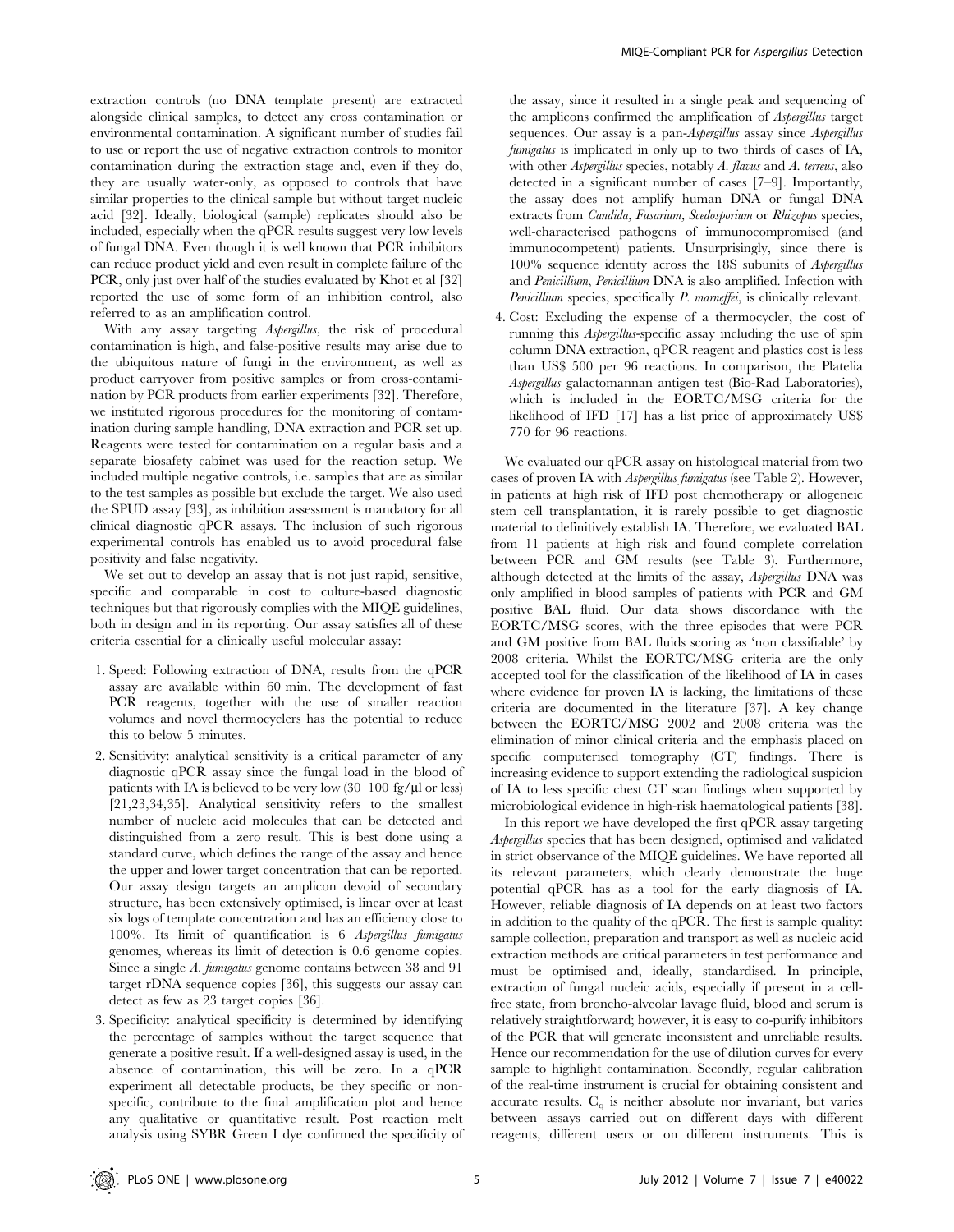because the  $C_q$  depends on the instrument's threshold setting, which in turn depends on background fluorescence, which varies with different probes, chemistries, instruments and assay protocols. Finally it is important to emphasise that a definitive identification of Aspergillus in clinical samples is made difficult by the absence of any gold standard [17,39]. Therefore, an assessment of the clinical utility of this, or any molecular assay, for detection of Aspergillus, is challenging [40] and will require prospective studies.

# Materials and Methods

# Ethics Statement

The work was ethically approved by the East London & the City Local Research Ethics Committee 1. Participants were recruited from Barts and the London.

Study title: Early diagnosis of invasive Aspergillosis in a high risk group of patients using serum and bronchoalveolar lavage fluid real time PCR and galactomannan ELISA.

REC reference number: 05/Q0603/68.

Ethics amendment dated 28/10/2009. Approval number ReDA : 003933 QM.

#### Assay Characterisation

Primers and amplicon. A search of the National Center for Biotechnology Information (NCBI) GenBank sequence database (http://www.ncbi.nlm.nih.gov/genbank/) was performed to obtain accession numbers for the target organisms A. fumigatus (Accession no FJ 840490), A. flavus (Accession no: D63696), A. terreus (Accession no. DQ173743) and A. niger (Accession no.: GQ338836). 18S rDNA sequences were imported into the CLC Sequence Viewer (http://www.clcbio.com) and aligned to identify suitable target sequences. Primers and a probe with locked nucleic acid (LNA) modifications were designed by Beacon Designer, version 7.2, selecting for a primer annealing temperature of  $55^{\circ}$ C and amplicon length of  $\leq 100$  bp (Table 4). In silico analysis of amplicon specificity was performed using nucleotide BLAST (www.ncbi.nlm.nih.gov/BLAST/). Target secondary structures and primer/template accessibility were assessed using the MFOLD web server (http://mfold.bioinfo.rpi.edu/) using corrections for ionic conditions of 50 nM Na<sup>+</sup> and 3 mM Mg<sup>2+</sup>, and a folding temperature of  $55^{\circ}$ C.

Empirical PCR optimization. All qPCR assays were performed on a Bio-Rad CFX Real-time system (BioRad, Hercules, CA, USA) in a 96-well plate format (FrameStar®, 4titude Ltd, UK). SYBR Green I chemistry and melt curve analyses were used to determine optimal annealing temperatures using the CFX's temperature gradient function  $(50^{\circ}C-60^{\circ}C)$ . Optimal primer concentrations (50–400 nM) were determined by identifying conditions resulting in the lowest  $C_q$  combined with absence of primer dimer formation, with each concentration run in four replicate wells.

Table 4. Oligonucleotide primers and probe used in this assay.

| Name    | Purpose        | Sequence 5' to 3'                                      |
|---------|----------------|--------------------------------------------------------|
| Asp-rv  | Reverse primer | 5'-CTAACTTTCGTTCCCTGATTAATG-3'                         |
| Asp-fw  | Forward primer | 5' -CTTGGATTTGCTGAAGACTAAC-3'                          |
| Asp-LNA |                | LNA fluorescent probe 5'FAM- catCctTggCgaAtgct-3'BHQ-1 |

Upper case letters of probe sequence indicate position of LNA-incorporated oligonucleotides.

doi:10.1371/journal.pone.0040022.t004

Reaction volumes were set at 10 µl. SYBR Green assays contained 1X BioRad iQ SYBR Green Supermix, 200 nM each primer, and  $1 \mu$  of DNA extract. Initial thermal cycling conditions were 1 cycle of  $95^{\circ}$ C for 3 mins, followed by 40 cycles of denaturation at  $95^{\circ}$ C for 10 sec and annealing/polymerisation with a temperature gradient from  $50-60^{\circ}\text{C}$  for 30 sec. Once optimal conditions were established, hydrolysis probe reactions were run comprising 1X BioRad iQ Supermix, 200 nM of each primer,  $100 \text{ nM}$  probe, and  $1 \text{ µl}$  of DNA. Post-run analyses were performed using Bio-Rad CFX Manager version 2.0. Threshold  $C_{\alpha}$ s were calculated from a baseline subtracted curve fit.

Analytical Specificity. Analytical specificity of the qPCR assays was assessed using DNA templates extracted from human tissue as well as from a single isolate of each of A. fumigatus (clinical isolate, confirmed by MALDI-TOF), A. flavus (NCPF 2008), A. terreus (NCPF 2729), A. niger (NCPF 2275), A. nidulans (NCPF 2181), Candida albicans (NCPF 3939), Candida dubliniensis (NCPF 3949) and Fusarium solani (CBS 224.34), Scedosporium prolificans (CBS 100391) and Rhizopus oryzae (CBS 112.09). Samples were run in duplicate wells. PCR products were analysed on the Lab901 ScreenTape microfluidics system and by direct sequencing, to confirm amplification of the target sequence.

## Clinical Evaluation

The qPCR assay was further evaluated using histological material from three patients with haematological malignancies and BAL fluid from 11 adults (with contemporaneous EDTA whole blood samples when available) at high risk of IFD following intensive chemotherapy or allogeneic stem cell transplantation. The clinical data and samples of these patients were collected in an ongoing study (see Ethics statement above). After 72 hours of persistent fever unresponsive to antibiotics, a CT scan of the chest was performed and, if abnormal, followed by a bronchoscopy and BAL. Blood and serum sampling was performed twice weekly. Twice weekly serum GM monitoring was performed as part of a screening strategy throughout the episode of intensive chemotherapy.

Using the criteria of the EORTC/MSG [17,39], two physicians independently scored each episode: 10 patients were classified as possible and one as probable IA using 2002 criteria; whereas with the 2008 criteria, the single probable case and 6 of the 10 possible cases were downgraded to 'non classifiable' (see Table 3).

DNA extraction of fungal culture. Fungal strains were grown on Sabouraud agar at 37˚C. Genomic DNA was extracted according to the in-house molecular microbiology standard operating procedure for extraction from fungal culture (MM-1.3 version 4, 30/9/2007) in the Medical Microbiology Laboratory of the Royal London Hospital. Briefly, 0.3-1 g of 0.5 mm diameter glass beads (BioSpec products) were added to an apex tube with an O-ring screw cap. 180 µL ATL buffer and 20 µl proteinase K (both from QIAamp DNA extraction kit, Qiagen, Germany) were added to the tube, with 2 loopfuls of biomass from the culture plate. The tube was shaken in a mini bead-beater for 30 seconds on the 'homogenise' setting (BioSpec products), before being incubated at  $56^{\circ}$ C for 2 hours, with occasional vortexing. A QIAamp DNA mini kit (Qiagen, Germany) was used to complete the extraction, following the manufacturer's protocol from the step where AL buffer is added. Elution comprised two 100 µl volumes of AE, with centrifuging between). Extracted DNA was quantified using the Implen Nanophotometer and diluted in Qiagen kit AE buffer to a concentration of 2 ng/ $\mu$ l for PCR testing. A negative extraction control of RNase free water was included in each batch of extractions to monitor contamination.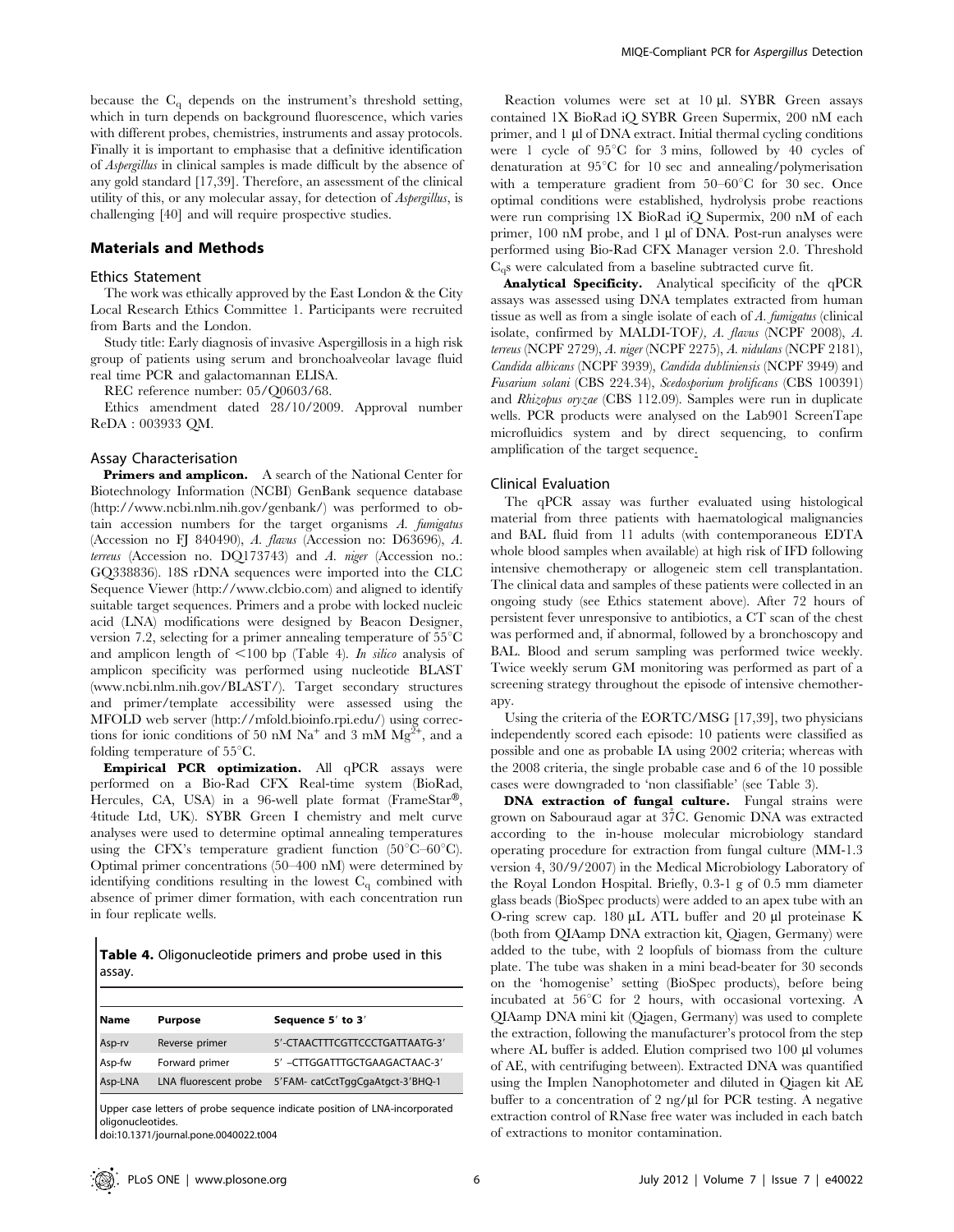DNA extraction from wax embedded tissue samples. A post-mortem lung biopsy (sample A) and an ante-mortem brain biopsy (sample B), were obtained from two patients who had received chemo-immunotherapy for haematological malignancy, whose biopsies showed proven IA. A control post-mortem lung biopsy with no evidence of fungal infection (sample C), was also obtained.

Shavings were obtained from the three wax embedded histological blocks using disposable blades.

Extractions were carried out in a Class 2 biosafety cabinet, which was cleaned with BioCleanse wipes and DNA Away (VWR, UK) before and after use. Briefly, 1 ml xylene (Sigma Aldrich) was added to a tube containing a  $5 \text{ mm}^2$  section of paraffin waxembedded tissue. This was incubated with shaking for 5 minutes at room temperature, centrifuged 10,000 g for 2 minutes, followed by removing and discarding the supernatant. This entire process was then repeated, with the shaking incubation time increased to 20 minutes. 1 ml absolute ethanol (Sigma Aldrich) was added, and the tube centrifuged at 10,000  $g$  for 3 minutes. The supernatant was discarded, and the ethanol step repeated. Samples were air dried for 10 minutes in a laminar flow hood. Tissue pellets were resuspended in 180 µl of ATL buffer and 20 µl proteinase K (both from QIAamp tissue kit, Qiagen, Germany) by pulse vortexing, incubated at  $56^{\circ}$ C for 2 hours, and boiled for 5 minutes. After cooling to room temperature, the Qiagen QIAamp tissue kit column extraction method was followed according to the manufacturer's instructions, eluting into 50 µl buffer AE. Extracted DNA was quantified using the Implen Nanophotometer. DNAfree water was run as a negative extraction control in each batch of extractions to monitor contamination.

DNA extraction from BAL fluid and EDTA whole blood samples. 200 µl of clinical sample was added to a 2ml sample tube with  $10 \mu l$  proteinase K (both from Qiagen EZ1 DNA tissue kit) and mixed by gentle vortex. This was incubated at  $56^{\circ}$ C for 15 minutes, then spun down to remove condensation from lid. Extraction was then performed on the EZ1 robot (Qiagen, Germany), using EZ1 DNA tissue card programme and tissue kit, eluting into 50 µl. DNA extracts were stored at  $-20^{\circ}$ C prior to PCR analysis. DNA-free water was run as a negative (fungal free) extraction control in every batch of extractions to monitor for contamination during the extraction process.

#### Galactomannan Assay

GM detection was performed by Platelia Aspergillus enzyme immunoassay (PA-EIA, Bio Rad, France). Techniques were carried out as recommended by the manufacturer. Results were expressed as a GM index value – the ratio of the sample optical density (OD) divided by the mean OD of the 2 threshold controls. Serum and BAL fluid samples were scored as positive if the GM index was  $>0.5$  and  $>1.0$ , respectively.

## PCR Efficiency/Analytical Sensitivity

2 ng of genomic DNA, corresponding to  $6 \times 10^4$  genome copies of A. fumigatus (clinical isolate) was serially diluted over 6 orders of magnitude in 200 ng of Aspergillus-free human DNA per dilution.

# References

- 1. Bustin SA, Kessler HH (2010) Amplification and decetion methods. In: Kessler HH, editor. Molecular Diagnostics of Infectious Diseases. Berlin: De Gruyter. 53–66.
- 2. White PL, Bretagne S, Klingspor L, Melchers WJ, McCulloch E, et al. (2010) Aspergillus PCR: one step closer to standardization. J Clin Microbiol 48: 1231– 1240.

Using qPCR, standard curves were constructed to calculate PCR efficiency, the linear range of the assay and the limits of detection and quantification. PCR efficiencies were calculated from the slopes of eight standard curves that were run in duplicate or triplicate on separate plates, incorporating 91 data points. Quantification was determined on the basis of one  $A$ . fumigatus genome containing 30 fg of DNA, calculated from a genome size of  $4.29 \times 10^6$  bp [41].

## PCR Setup Controls

Multiple NTCs were included with every assay and amplification of a single NTC well invalidated the entire qPCR run, leading to a repeat run. A positive control containing six genome copies of A. fumigatus (clinical isolate) was also included with each run, to monitor inter-assay consistency. Amplification had to be reproducible, occurring in all replicate wells, for a sample to be considered 'PCR positive'.

## Carryover Contamination Controls

All DNA preparations were carried out in a facility that was physically separate from the qPCR laboratory. A unidirectional workflow pattern (pre- to post-qPCR) was enforced, with physically separate laboratories utilised for pre- and post-qPCR analysis.

Reaction set-up took place in a laminar-flow biosafety cabinet, following thorough cleaning of the cabinet, pipettes and tipboxes with DNA-Away (VWR, UK). Plates were never opened post-PCR.

## Inhibition Testing

The SPUD assay was used as an exogenous amplification control [33]. The SPUD inhibition assay comprises a control qPCR assay in which the SPUD amplicon is the only amplifiable target performed in the presence of water. This generates a reference C<sub>q</sub> value for the SPUD amplicon, characteristic of an uninhibited assay. If the water is substituted with DNA from a sample, a shift of greater than one cycle, to a higher  $C_q$  and reduced amplification efficiency indicates the presence of PCR inhibitors in the sample. Each qPCR reaction comprised 1X BioRad iQ Supermix, 400 nM of both SPUD forward and reverse primers, 200 nM SPUD probe, 1 µl of SPUD amplicon, and 1 µl of sample extract. Thermal cycling conditions were 1 cycle of 95<sup>°</sup>C for 3 mins, followed by 40 cycles of 95<sup>°</sup>C for 10 sec, 61<sup>°</sup>C for 15 sec and 70 $^{\circ}$ C for 30 sec.

# Acknowledgments

The authors would like to thank Ms Edel Brosnan and Miss Kaveri Gupta for their assistance in data retrieval and Dr H Rizvi for providing histological material.

# Author Contributions

Conceived and designed the experiments: GLJ DFB SGA SAB. Performed the experiments: GLJ SW. Analyzed the data: GLJ DFB SGA SAB. Contributed reagents/materials/analysis tools: GLJ SGA SAB. Wrote the paper: GLJ DFB SGA SAB.

- 4. Groll AH, Walsh TJ (2002) Antifungal chemotherapy: advances and perspectives. Swiss Med Wkly 132: 303–311.
- 5. Subira M, Martino R, Franquet T, Puzo C, Altes A, et al. (2002) Invasive pulmonary aspergillosis in patients with hematologic malignancies: survival and prognostic factors. Haematologica 87: 528–534.
- 6. Denning DW (1998) Invasive aspergillosis. Clin Infect Dis 26: 781–803; quiz 804–5.